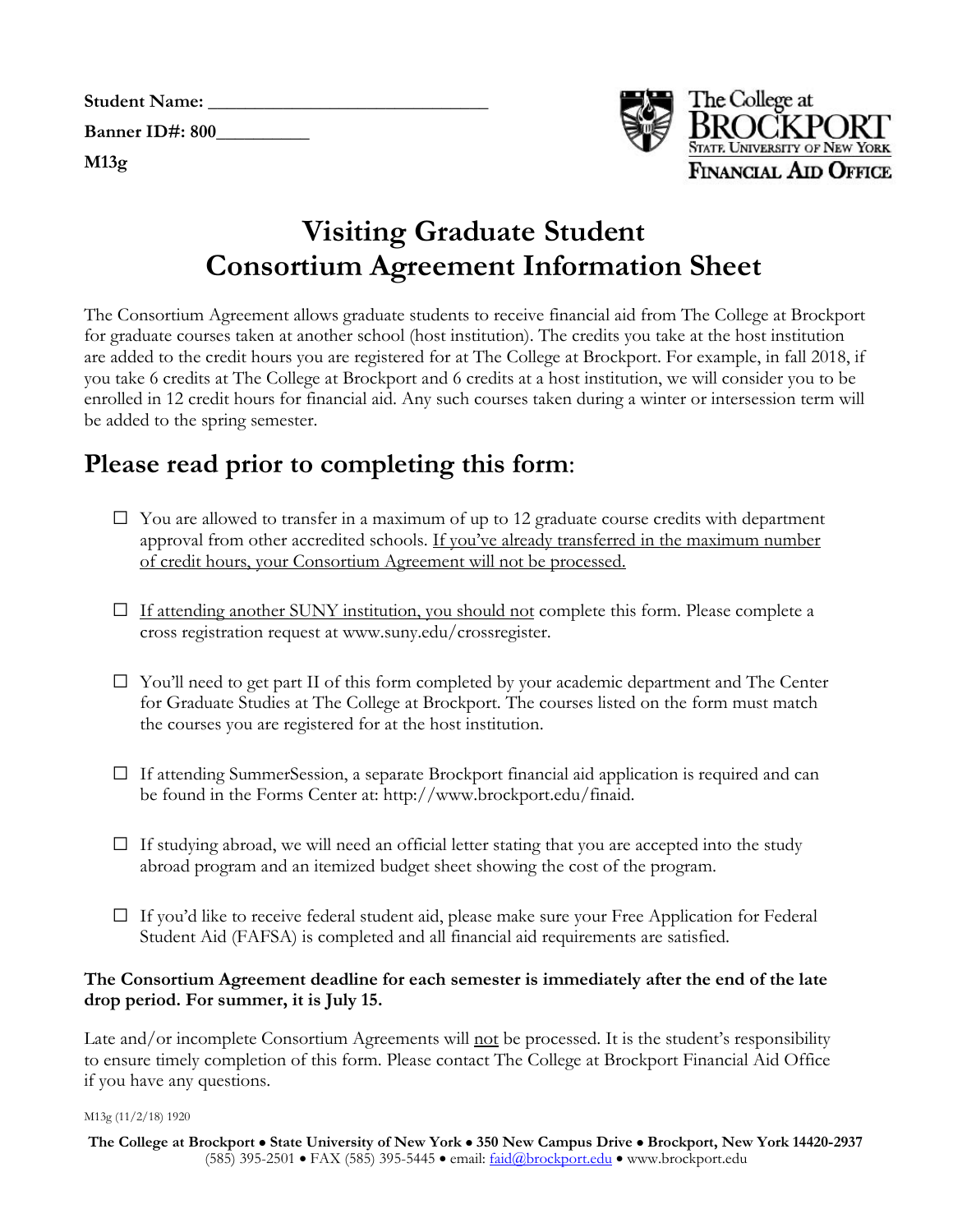| <b>Student Name:</b> |
|----------------------|
| Banner ID#: 800      |
| M13g                 |
| Academic Year        |



## **VISITING GRADUATE STUDENT CONSORTIUM AGREEMENT**

 This Consortium Agreement is entered into between the State University of New York College at Brockport (the home institution) and the indicated non-SUNY host institution for the purpose of providing federal financial assistance to the degree seeking, matriculated, graduate student named below. Note: Students visiting a SUNY institution should not use this form. They should instead submit a request at [www.suny.edu/crossregister.](http://www.suny.edu/crossregister) **This is only possible if the student has not already transferred the maximum of up to 12 credits allowed at The College at Brockport and is making satisfactory academic progress**. This for the period of study in question. The completed Consortium Agreement and all required documentation must be submitted to The College at Brockport's Financial Aid Office by our Federal Credit Census Date. completed document must be on file with all concerned parties before The College at Brockport will disburse any financial aid funds

#### **Part I: To Be Completed By Student**

| Name:                             |  | Jate of Birth |                            |
|-----------------------------------|--|---------------|----------------------------|
| Date of Visiting Enrollment: From |  |               | Academic Year <sup>.</sup> |

 This Consortium Agreement is an agreement between The College at Brockport and the host institution for the enrollment period  **disburse all aid funds first to the Brockport student account and then to the student for that particular enrollment period. It is the student's responsibility to pay the host institution any monies due.** It is the responsibility of the host institution to inform The College at Brockport's Financial Aid Office of any change of enrollment or withdrawal from the course(s) as this would require the student's aid eligibility to be recalculated. A hold will be placed on the student's financial aid for future semester aid disbursements until transcripts of the courses completed are received by The College at Brockport. verified (Part III) by the host institution. The Office of Student Accounts and Accounting at The College at Brockport **will** 

disbursements until transcripts of the courses completed are received by The College at Brockport.<br>I certify that I am a matriculated graduate student at The College at Brockport and in good academic standing. I am request receive financial aid from The College at Brockport while taking graduate courses at another school. These courses will be applied to my transcript at The College at Brockport and used toward the completion of my degree program. I have reviewed and understand the College policy regarding the transferability of graduate credits.

 **Note:** A copy of this form will be returned to the student after completion by all parties. A one-time entrance counseling tutorial must be done before any educational loans may be disbursed. If awarded Federal Perkins Loan, the student will be contacted by The College at Brockport Financial Aid Office to sign the loan documents.

#### **Student's Signature** \_\_\_\_\_\_\_\_\_\_\_\_\_\_\_\_\_\_\_\_\_\_\_\_\_\_\_\_\_\_\_\_\_\_\_\_\_\_\_\_\_\_\_\_\_\_\_\_\_\_ **Date** \_\_\_\_\_\_\_\_\_\_\_\_\_\_\_\_\_\_\_\_\_\_\_\_\_\_

Part II: To be completed by The College at Brockport Academic Department and The Center for Graduate Studies. Please have these offices complete this form indicating the number of credit hours that you have transferred in to your graduate program.

**Number of graduate credits previously transferred \_\_\_\_\_\_** (May not exceed 12 credits) \*

 **I certify that the courses indicated below are transferrable back to The College at Brockport and applicable to the program requirements based upon the information on file as of the date the form is signed.** 

| Courses approved for transfer: a) $\qquad \qquad$ b) $\qquad \qquad$ c) $\qquad \qquad$ d)                            |  |  |
|-----------------------------------------------------------------------------------------------------------------------|--|--|
| Satisfies degree requirement: a) b b c) c) and c) d)                                                                  |  |  |
|                                                                                                                       |  |  |
| Print Name: Date:                                                                                                     |  |  |
|                                                                                                                       |  |  |
| If the student has already transferred in the maximum number of credits, a consortium agreement may not be processed. |  |  |

M13g (11/2/18) 1920

 **The College at Brockport** • **State University of New York** • **350 New Campus Drive** • **Brockport, New York 14420-2937**  (585) 395-2501 • FAX (585) 395-5445 • email: [faid@brockport.edu](mailto:faid@brockport.edu) • [www.brockport.edu](http://www.brockport.edu/)